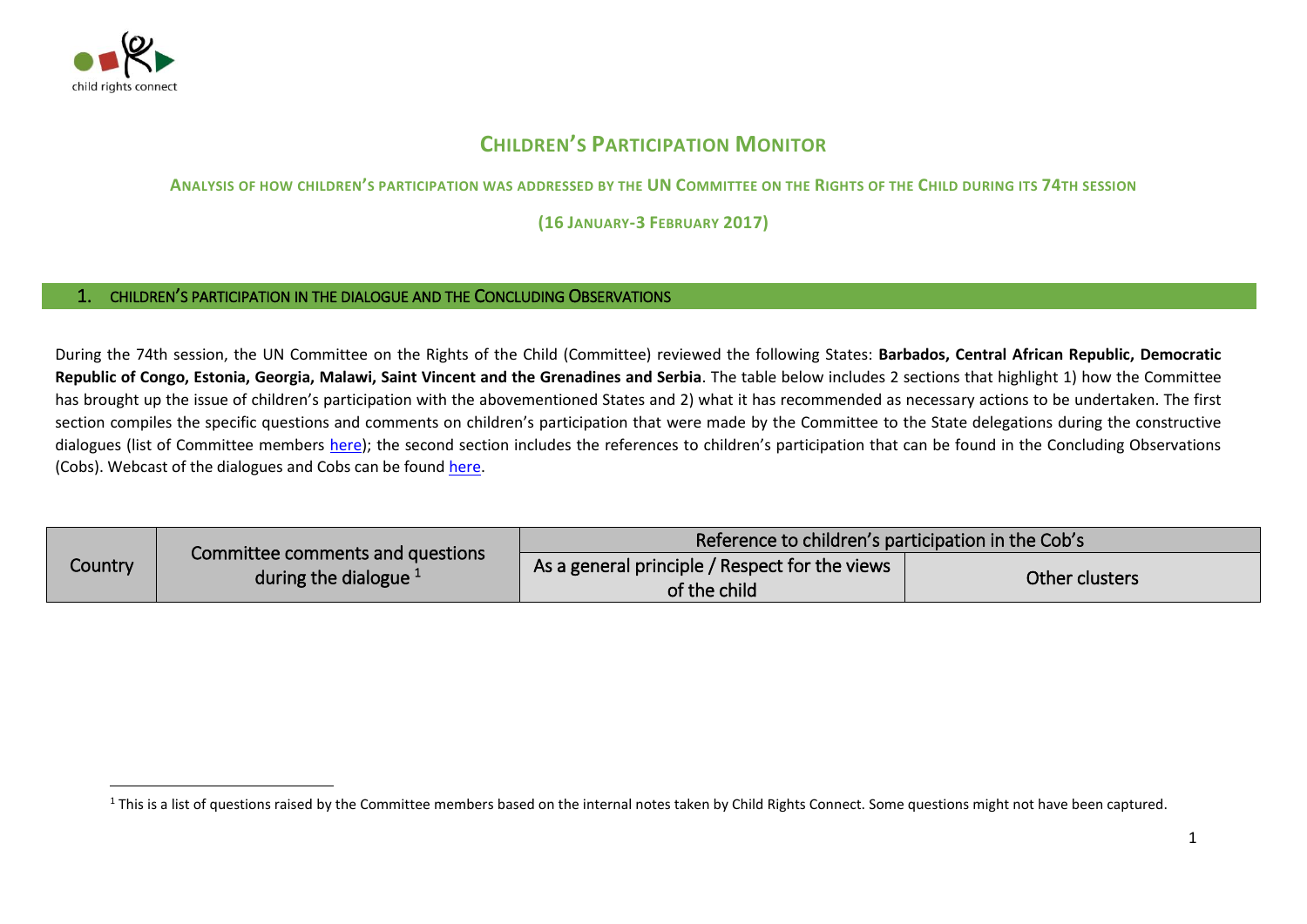

| <b>Barbados</b>                    | <b>Kirsten Sandberg:</b><br>What is the position of the child in society? Is<br>he/she respected within the family? Are there<br>positive attitudes towards children? Are<br>children viewed as independent or are they<br>seen as property of their parents?<br>In regards to student councils, what is their<br>mandate? How do you ensure that children's<br>views are considered within schools?<br>In regards to administrative and judiciary<br>proceedings, are children heard by judges or<br>in adoption procedures? Are judges and<br>personnel trained? | In the first part the Committee welcomes the<br>progress made by the State with the establishment of<br>student councils, but raises its concerns about the<br>lack of legislation granting the exercise of the right to<br>be heard. On the following paragraphs, it<br>recommends<br>the<br>effective<br>to<br>ensure<br>implementation of the right to be heard by<br>developing toolkits for public consultation including<br>children and conducting awareness raising activities<br>to promote child participation. | The Committee refers to child participation in the<br>General measures of implementation when<br>referring to <b>budget allocation</b> :<br>"Ensure<br>transparent and participatory budgeting through<br>public dialogue, especially with children and for<br>proper accountability of local authorities" |
|------------------------------------|--------------------------------------------------------------------------------------------------------------------------------------------------------------------------------------------------------------------------------------------------------------------------------------------------------------------------------------------------------------------------------------------------------------------------------------------------------------------------------------------------------------------------------------------------------------------|---------------------------------------------------------------------------------------------------------------------------------------------------------------------------------------------------------------------------------------------------------------------------------------------------------------------------------------------------------------------------------------------------------------------------------------------------------------------------------------------------------------------------|------------------------------------------------------------------------------------------------------------------------------------------------------------------------------------------------------------------------------------------------------------------------------------------------------------|
| Democratic<br>Republic of<br>Congo | <b>Jose Rodriguez Reyes</b><br>$\checkmark$ In regards to children participation in civil<br>society through associations in rural areas.<br>Are children's views taken into consideration?<br><b>Wanderlino Nogueira Nieto</b><br>Are there any restrictions of freedom of<br>expression in your country?<br>In regards to school libraries, are there specific<br>measures to ensure that children have access<br>to proper information?                                                                                                                         | The Committee refers to the low level of<br>comprehension of the right to be heard in the<br>country, and draws the State's attention to GC 12. It<br>explains the importance of children's rights to freely<br>express their views and recommends the State to<br>conduct<br>programmes<br>and<br>awareness-raising<br>activities within community, schools and families,<br>focusing on marginalized groups of children.                                                                                                | No mention in other clusters                                                                                                                                                                                                                                                                               |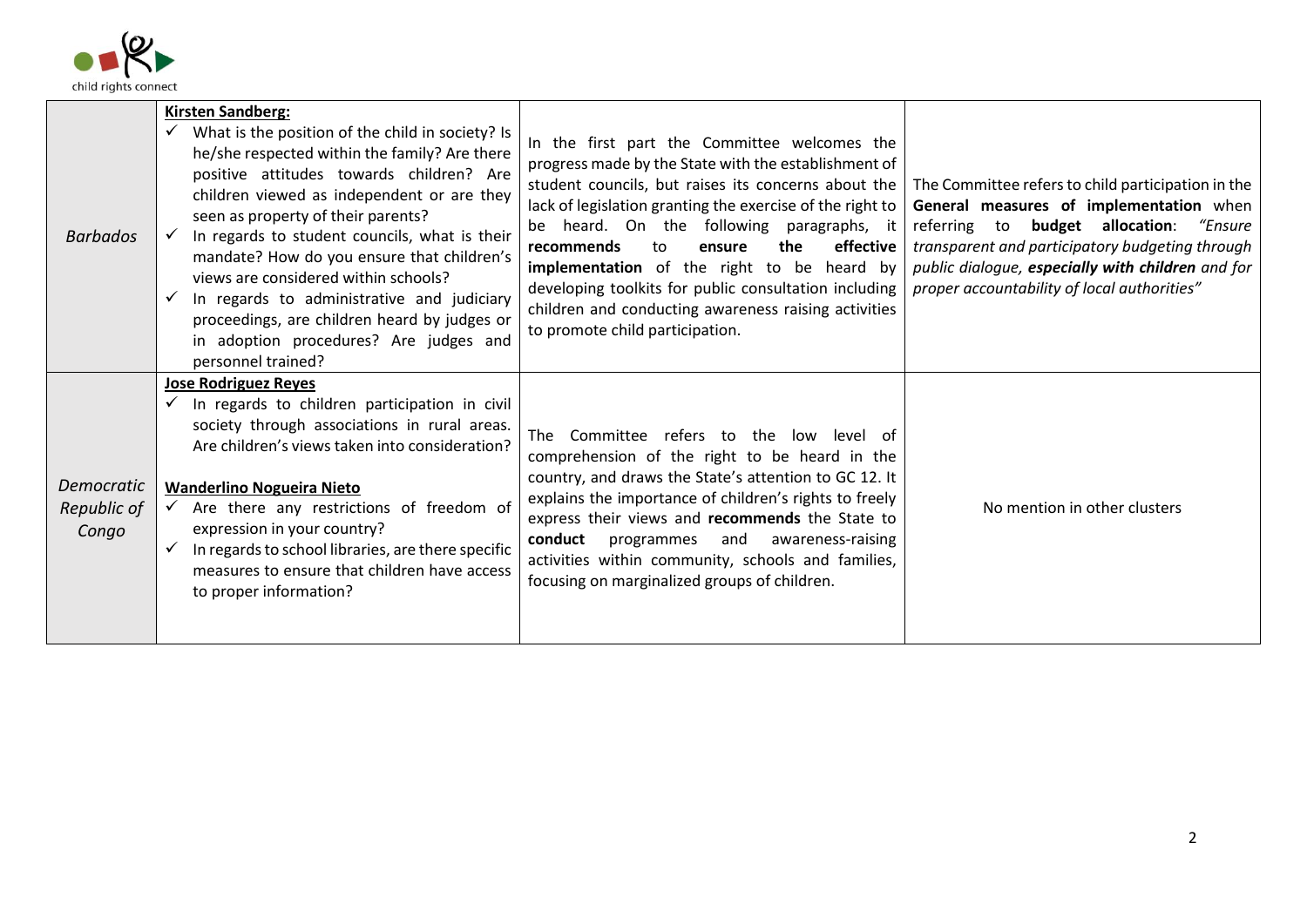

*Central African Republic* 

## **Hatem Kotrane:**

- $\checkmark$  What opportunities are available for children to have their voices heard?
- $\checkmark$  While referring to freedom of expression and peaceful assembly children need to be involved in the process of reconstruction of the country. Nevertheless, no specific text guarantees children the exercise of these rights. If a person under 18 is not allowed to assembly, what additional measures are you intending to take to create opportunities for children to exchange their views? Children clubs? Is the state willing to support these clubs?
- $\checkmark$  In regards to freedom of expression and religion, are there communication means whereby young people and adolescents can express their views and opinions?

#### **Jorge Cardona**

 $\checkmark$  Recommends the State to change national legislation to allow children to assembly and makes references to the right to participation and to be heard.

The Committee welcomes the progress made by the State in regards to child participation but raises its concerns about traditional attitudes that limit children from expressing their views. The Committee **encourages** the State party **to conduct** programmes and awareness-raising activities **to promote** the meaningful participation of all children within the family, community and schools.

The Committee refers to child participation in the cluster on **social protection measures** on the following subsections:

- i. Children of minority groups: the committee emphasizes on pigmy children and recommends the State to develop a national action plan to decrease the infant mortality and malnutrition rates of pigmy children, with the **participation** of pigmy communities.
- ii. Children in street situation: after its recommendations to enhance their protection the Committee reminds the State its responsibility to *"ensure that any measure respects the child's best interests and due consideration is given to their autonomous views in accordance with their age and maturity"*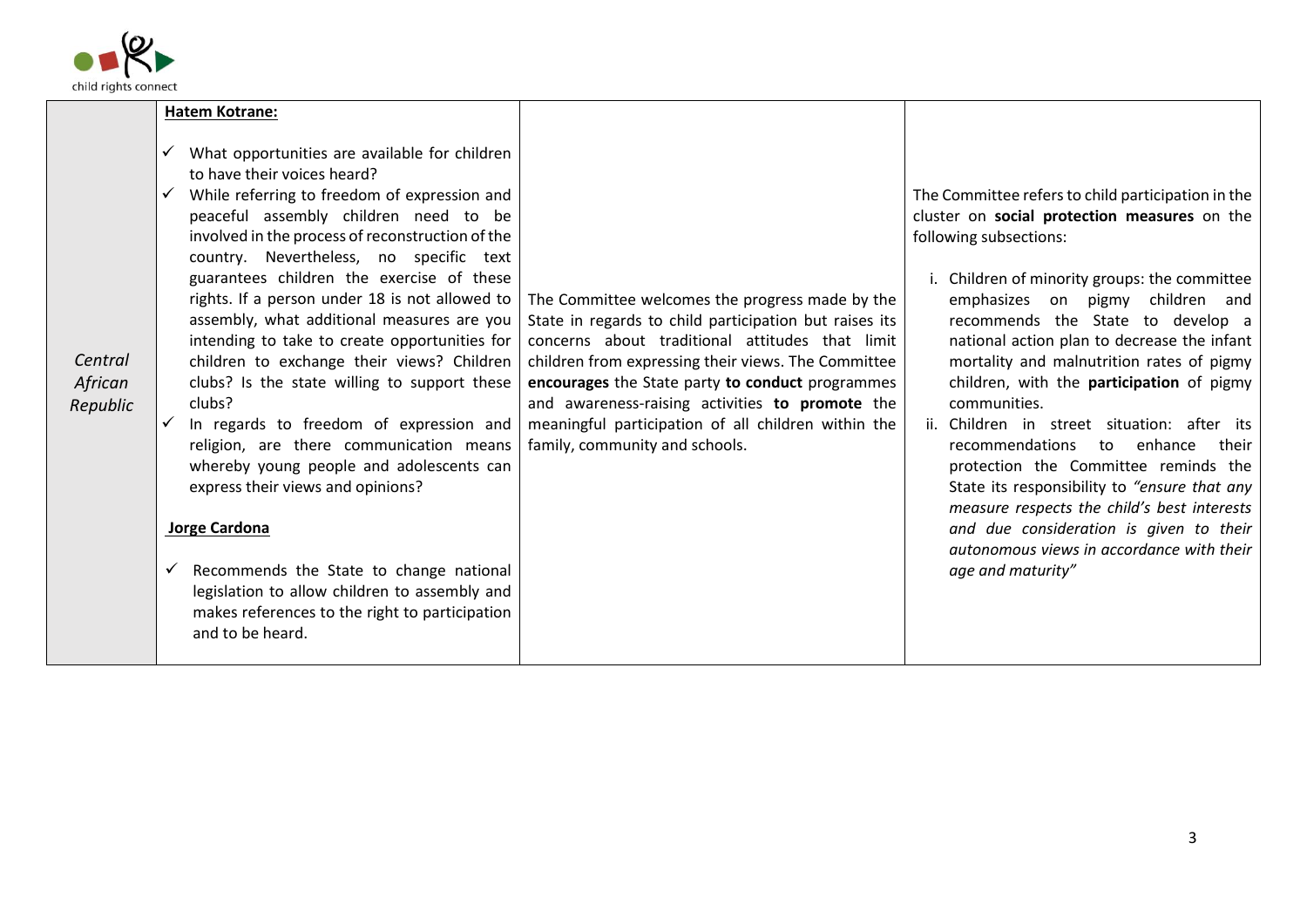

| Estonia | Peter Gurán:<br>$\checkmark$ What are the practices and programs to<br>support specialized school councils and child<br>parliaments?<br>Recommends that the right to be heard is<br>systematized through an electronic system to<br>document children's opinions.<br>The rights to be heard of the child should be<br>an obligation for people working with<br>children, for the parents and caregivers.<br><b>Sara Oviedo:</b><br>$\checkmark$ What participatory mechanism are you<br>planning to put in place to guarantee that all<br>adolescents can vote in the upcoming<br>elections? | In the first part, it raises it concerns about reports<br>from children feeling that their opinion has no<br>influence at the national level. On the following<br>paragraphs, it recommends to ensure the effective<br>implementation of the right to be heard by<br>developing toolkits for public consultation including<br>children and conducting awareness raising activities<br>to promote child participation.                                                                                                                                              | The Committee refers to child participation in the<br>General measures of implementation when<br>referring to <b>budget allocation</b> : "Ensure<br>transparent and participatory budgeting through<br>public dialogue, especially with children and<br>non-governmental organizations working for<br>children's rights and proper accountability of the<br>authorities at the municipal and State levels" |
|---------|----------------------------------------------------------------------------------------------------------------------------------------------------------------------------------------------------------------------------------------------------------------------------------------------------------------------------------------------------------------------------------------------------------------------------------------------------------------------------------------------------------------------------------------------------------------------------------------------|--------------------------------------------------------------------------------------------------------------------------------------------------------------------------------------------------------------------------------------------------------------------------------------------------------------------------------------------------------------------------------------------------------------------------------------------------------------------------------------------------------------------------------------------------------------------|------------------------------------------------------------------------------------------------------------------------------------------------------------------------------------------------------------------------------------------------------------------------------------------------------------------------------------------------------------------------------------------------------------|
| Georgia | Peter Gurán:<br>In cases of adoption or alternative care, does<br>national law require the view of the child?<br>Do you plan to fully harmonize national<br>$\checkmark$<br>legislation in regards to the right to be heard?<br>How the view of the child is respected<br>especially within family?<br>Raised his concerns about the lack of a<br>systematic implementation of article 12,<br>particularly in the education sector.                                                                                                                                                          | The Committee welcomes the progress made by the<br>State by establishing child friendly court rooms and<br>encourages the State to strengthen methods<br>ensuring that children's views are given due<br>consideration at all levels, through inter alia, :<br>Refinement of appropriate legislation<br>Continuous training of professionals<br>Support of various forms of children's<br>meaningful participation<br>Collaboration with civil society organization, to<br>opportunities<br>for<br>children's<br>increase<br>participation, including in the media | No mention in other clusters                                                                                                                                                                                                                                                                                                                                                                               |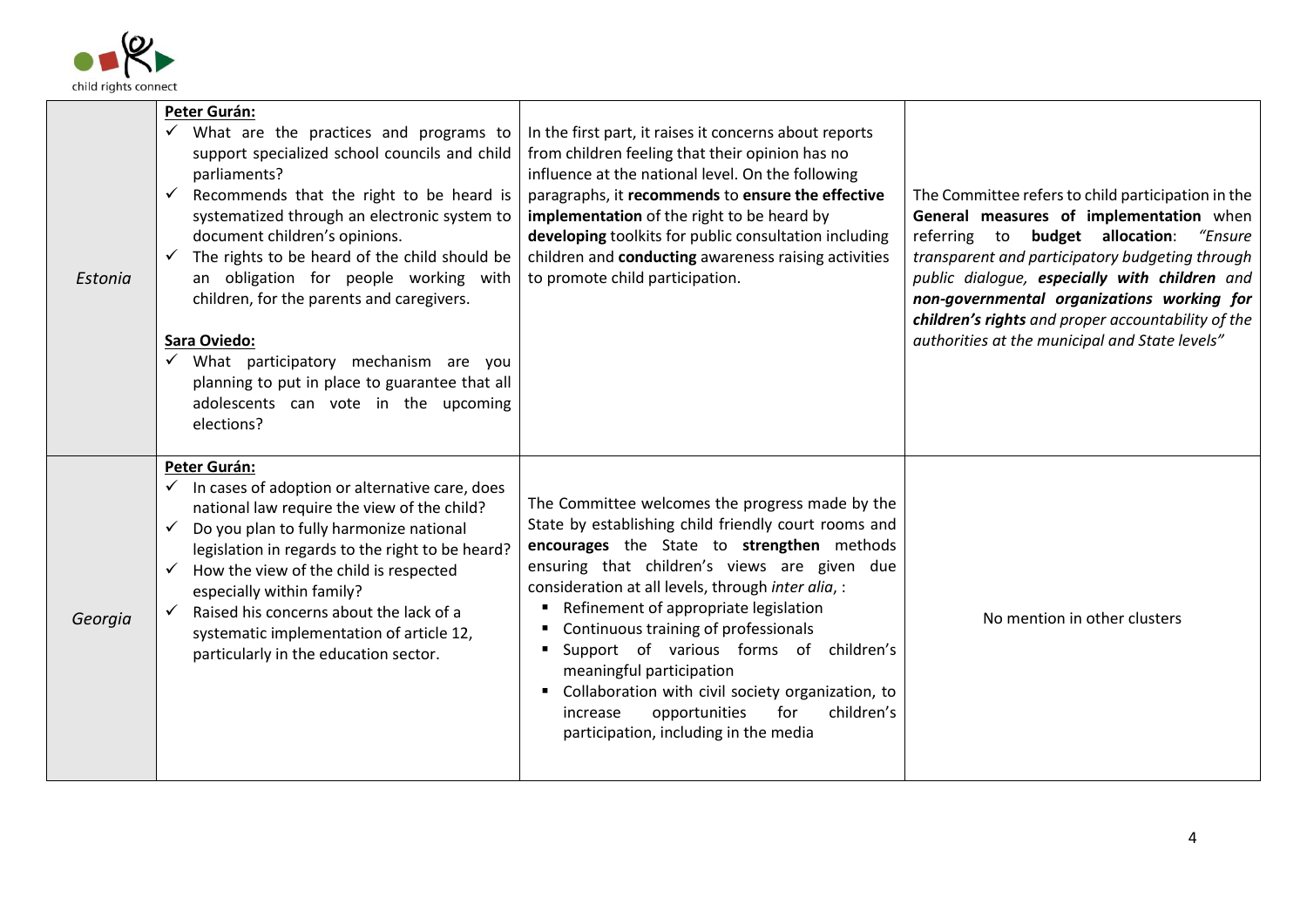

|                                                  | Sara Oviedo:                                                                                                                                                                                                                                                                                                                                                                                                                                                                                                                                                                                                                                                                                                                                                                                                                         |                                                                                                                                                                                                                                                                                                                                                                                                                                                                                                                                                                                                                                                                                                                          |                                                                                                                                                                                                                                                                                                                                                                                                                                                                                                                                                                                                                        |
|--------------------------------------------------|--------------------------------------------------------------------------------------------------------------------------------------------------------------------------------------------------------------------------------------------------------------------------------------------------------------------------------------------------------------------------------------------------------------------------------------------------------------------------------------------------------------------------------------------------------------------------------------------------------------------------------------------------------------------------------------------------------------------------------------------------------------------------------------------------------------------------------------|--------------------------------------------------------------------------------------------------------------------------------------------------------------------------------------------------------------------------------------------------------------------------------------------------------------------------------------------------------------------------------------------------------------------------------------------------------------------------------------------------------------------------------------------------------------------------------------------------------------------------------------------------------------------------------------------------------------------------|------------------------------------------------------------------------------------------------------------------------------------------------------------------------------------------------------------------------------------------------------------------------------------------------------------------------------------------------------------------------------------------------------------------------------------------------------------------------------------------------------------------------------------------------------------------------------------------------------------------------|
| Malawi                                           | $\checkmark$ Recommends the State that the respect of the<br>opinion of the children is integrated in the<br>national legislative framework.<br>What measures is the State taking to increase<br>$\checkmark$<br>the legitimacy of the Youth Parliament, and<br>what is the budget allocation for this?<br>What are concrete mechanism put in place to<br>ensure the views of children are considered in<br>judicial and administrative procedures?<br>What structures do you have in place for<br>$\checkmark$<br>participation at school? Are children allowed<br>to express their opinion?<br>How do you incorporate children's views in<br>$\checkmark$<br>public policies?<br>What measures do you put in place to ensure<br>$\checkmark$<br>participation of children with disabilities and<br>children living in rural areas? | The Committee welcomes the legislative and policy<br>progress made by the State to ensure children's<br>views are heard and encourages the State to<br>strengthen the Youth Parliament and the existing<br>structures for child participation, and to<br>systematically include children's views in laws,<br>policies and programmes.                                                                                                                                                                                                                                                                                                                                                                                    | The Committee refers to child participation in the<br>cluster of disability, basic health and welfare,<br>subsection of adolescent health when referring<br>to abortions: "ensure that the views of the child<br>are always heard and given due consideration in<br>abortion decisions".                                                                                                                                                                                                                                                                                                                               |
| Saint<br>Vincent and<br>the<br><b>Grenadines</b> | <b>Hynd Ayoubi</b><br>Are they any child friendly methods to hear<br>what the child has to say in cases of incest<br>and sexual abuse?<br>Olga Khazova<br>$\checkmark$ In cases of adoptions, is the child's opinion<br>relevant during the process? Does it matter<br>at all for the final decision?                                                                                                                                                                                                                                                                                                                                                                                                                                                                                                                                | The Committee welcomes that the right to be heard<br>was included in national laws and acts, as well as the<br>future implementation of the National Youth<br>Parliament. However, expresses its concerns about<br>the lack of protocols to ensure that children's views<br>are respected in judiciary and administrative<br>proceedings and the absence of systematic<br>consultations with children for decision-making<br>processes at national level.<br>The Committee recommends to inform children<br>about their right to be heard, ensure that children's<br>views are given due weight on judicial and<br>administrative procedures, allocate sufficient<br>resources for the functioning of the National Youth | The Committee referred to child participation in<br>the following clusters and subsections:<br>b) a) General implementation measures<br>Budget allocation: "Ensure transparent and<br>participatory budgeting through public<br>dialogue, especially with children"<br>c) Disability, basic health and welfare<br>i. Nutrition: "Ensure active participation of<br>children in developing, implementing and<br>monitoring policies and plans on food and<br>nutrition security"<br>ii. Adolescent heath: "Ensure that their views<br>are always heard and given<br>due<br>consideration in abortion-related decisions. |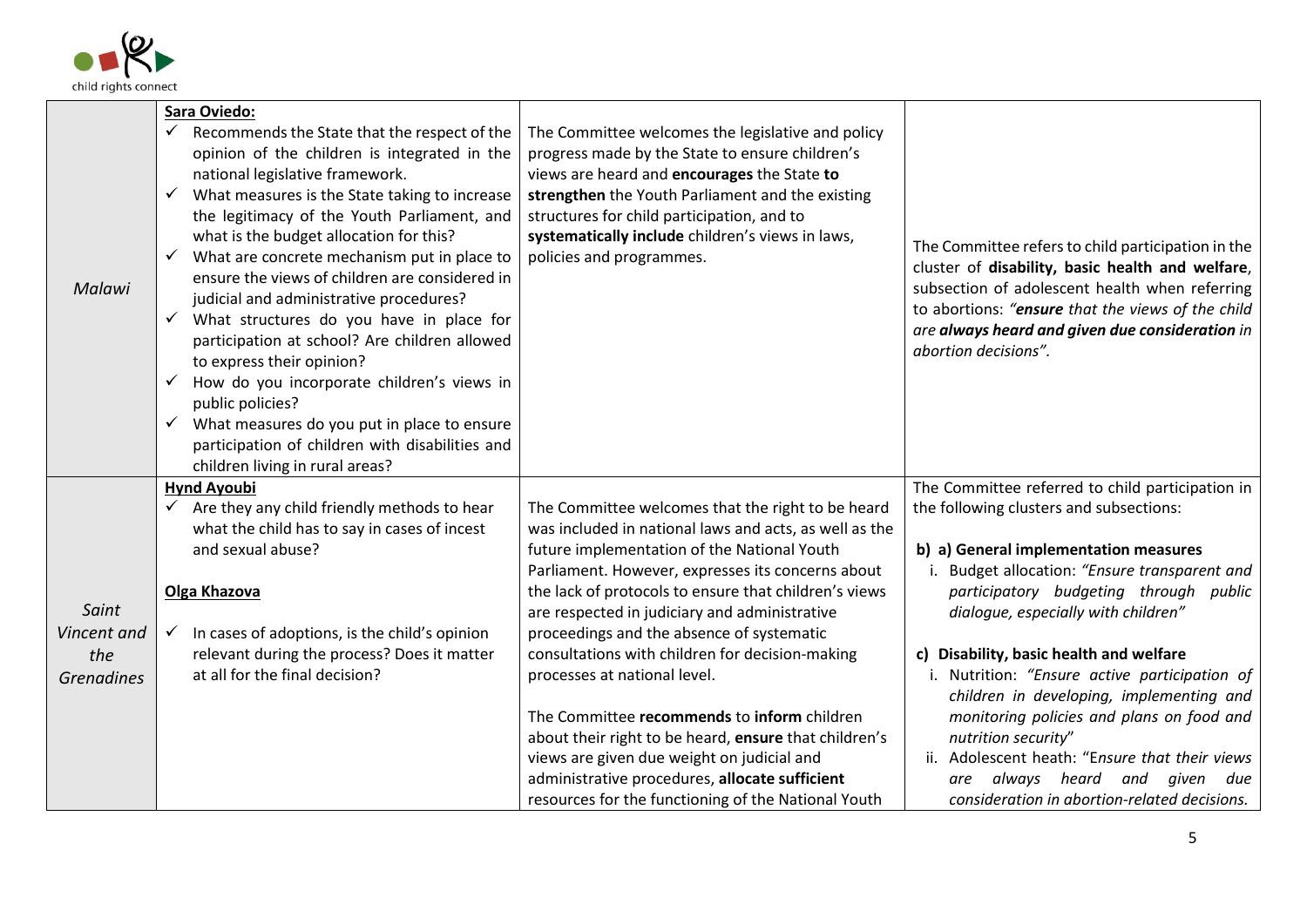

|        |                                                                                                                                                                                                                                                                                                                                                                                                                           | Parliament and ensure the participation of all<br>children in this council.                                                                                                                                                                                                                                                                                                     | iii. Impact of climate change on the rights of<br>the child: "Ensure that the special<br>vulnerabilities and needs of children, as well<br>as their views, are taken into account in<br>policies<br>developing<br>programmes<br>or<br>addressing the issues of climate change and<br>disaster risk management"            |
|--------|---------------------------------------------------------------------------------------------------------------------------------------------------------------------------------------------------------------------------------------------------------------------------------------------------------------------------------------------------------------------------------------------------------------------------|---------------------------------------------------------------------------------------------------------------------------------------------------------------------------------------------------------------------------------------------------------------------------------------------------------------------------------------------------------------------------------|---------------------------------------------------------------------------------------------------------------------------------------------------------------------------------------------------------------------------------------------------------------------------------------------------------------------------|
|        |                                                                                                                                                                                                                                                                                                                                                                                                                           |                                                                                                                                                                                                                                                                                                                                                                                 | d) Special protection measures<br>i. Children in street situations: ensure that<br>intervention "are provided with full respect<br>for the child's best interests and giving due<br>weight to their autonomous views in<br>accordance with their age and maturity"                                                        |
|        | <b>Gehad Madi:</b><br>$\checkmark$ In regards to the right to be heard particularly<br>in court procedures, he raised his concerns<br>about how the child's opinion is not taken into<br>account, particularly if the child is under 10<br>years. He also raised that premises are not<br>generally child friendly and there is a lack of<br>trained personnel.<br>$\checkmark$ At what age the child can express his/her | The Committee noted the positive efforts of the<br>State to ensure respect for the views of the child,<br>however, it raises its concerns on certain traditional<br>practices and cultural attitudes that impede the full<br>realisation of the rights of children to express their<br>views freely, especially children in alternative care<br>and children with disabilities. | The Committee referred to child participation in<br>the following clusters and subsections:<br><b>General implementation measures</b><br>Budget allocation: "Ensure transparent and<br>participatory budgeting through public<br>dialogue, especially with children, and for<br>proper accountability of the authorities, |
| Serbia | opinion particularly in family cases? Is the<br>judge required by law to ask for the child's<br>opinion?<br><b>Kirsten Sandberg</b><br>$\checkmark$ What measures do you have in place to ensure                                                                                                                                                                                                                          | The Committee encourages the State to ensure that<br>children's views are given due consideration, in all<br>relevant administrative and judicial procedures. And<br>further encourages the State to work in<br>collaboration with relevant stakeholders to                                                                                                                     | including at the local level"<br>Family environment and alternative care:<br>ii. Children deprived of a family environment:                                                                                                                                                                                               |
|        | the functioning of student parliaments? Are<br>they functional now? Are they seen as<br>important?                                                                                                                                                                                                                                                                                                                        | disseminate the Convention and to strengthen the<br>creation of meaningful spaces through which<br>children can influence public policy.                                                                                                                                                                                                                                        | - "Ensure that the best interests of the child are<br>respected when deciding on necessary and<br>appropriate medical treatment and that the                                                                                                                                                                              |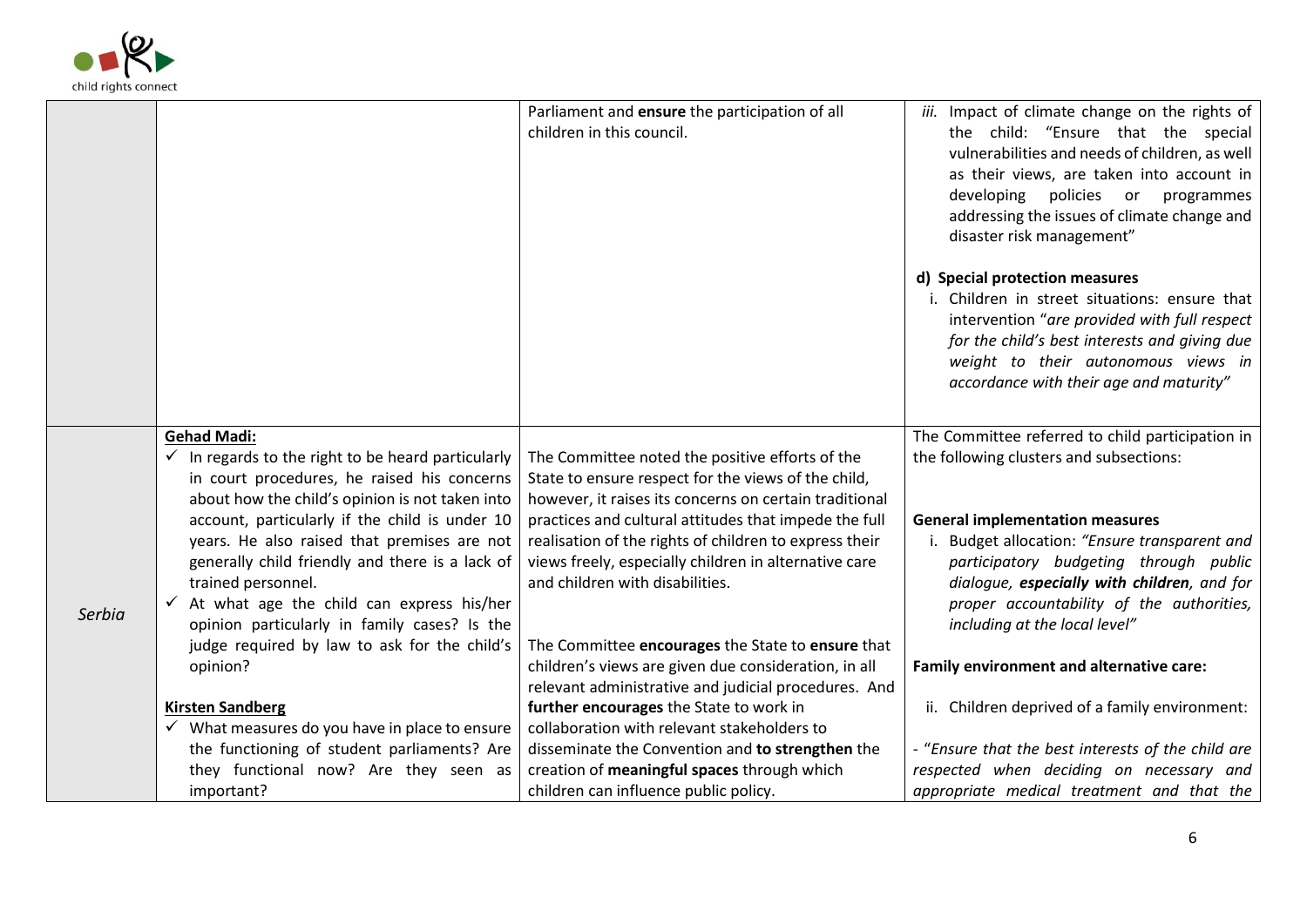

| In regards to participation in the local<br>communities, what are the tasks of the youth<br>offices? What age you consider as youth? How<br>do these offices work? What do they do to<br>promote participation of children under 18 at<br>the local level?<br><b>Hynd Ayoubi</b><br>In regards to rights and freedoms of children,<br>what are the measures to improve freedom of<br>expression of children and promote and<br>guarantee freedom of assembly? What<br>measures are in place to fully guarantee this? | views of children are heard and taken into<br>account"<br>- "Ensure that support, particularly reintegration<br>with family or placement in alternative care, are<br>provided with full respect for the child's best<br>interests and giving due weight to their views in<br>accordance with their age and maturity". |
|----------------------------------------------------------------------------------------------------------------------------------------------------------------------------------------------------------------------------------------------------------------------------------------------------------------------------------------------------------------------------------------------------------------------------------------------------------------------------------------------------------------------|-----------------------------------------------------------------------------------------------------------------------------------------------------------------------------------------------------------------------------------------------------------------------------------------------------------------------|
|                                                                                                                                                                                                                                                                                                                                                                                                                                                                                                                      |                                                                                                                                                                                                                                                                                                                       |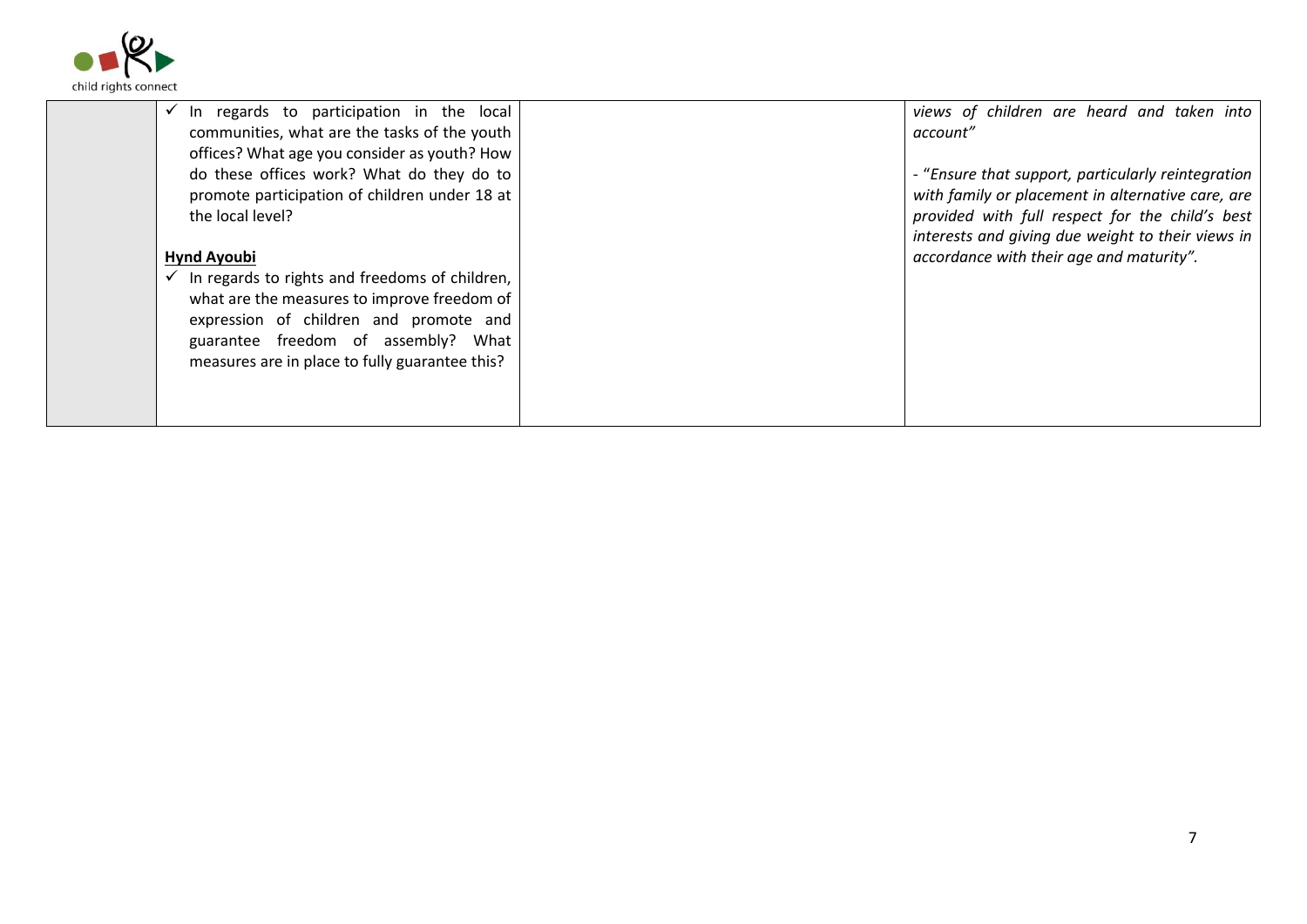

## 2. ANALYSIS

The Committee raised questions and issued recommendations on children's participation within the cluster General principles, under Respect of the views of the child (Art. 12), for all the 8 States reviewed during the 74<sup>th</sup> session.

During the dialogue with States, Committee members referred to children's participation either as respect of the views of the child, the right to be heard, and some of them linked it to freedom of expression, association and peaceful assembly, and the right of information. However, the Committee did not refer to the children's views provided by children themselves, as it did during the sessions of Mauritius and the UK when it said that "the Committee heard from children" that an issue was a concern for them.

In the Concluding Observations (Cobs), the Committee systematically referred to its General Comment No. 12 when introducing its recommendations on this topic and the Cobs of Georgia, Saint Vincent and Serbia were particularly elaborated regarding children's participation.

In the Cobs of 5 out of the 8 States reviewed (Barbados, CAR, Estonia, Malawi, Saint Vincent and Serbia), children's participation was linked to other clusters:

- budget allocations,
- minority groups,
- children in street situation,
- adolescents' health,
- nutrition,
- climate change,
- alternative care.

The General Comment No. 19 was mentioned in all the recommendations related to budget allocations, but only to 4 of the 8 States (Barbados, Estonia, Georgia and Saint Vincent) the Committee specifically recommended the meaningful participation of children in the different stages of the budgeting process.

The Committee referred specifically to "children's opinions**"** only in its Cobs to Estonia (General principles) as follows: *"the Committee is concerned at reports that children in the State party frequently feel that their opinion has no influence at the national level".* This was a similar, although less detailed, recommendation to the one that the Committee addressed to the UK in October 2016 (*"Many children feel that they are not listened to by their social workers, reviewing officers, paid carers, judges, personnel working with children in conflict with the law or other professionals in matters affecting them, including in family proceedings").*

In the UK Cobs, the Committee also mentioned children's opinion by noting *"increasing demands from children for a right to vote from the age of 16 years and that, in Scotland, voting age has been extended to 16 and 17 year olds for local and Scottish Parliament elections".* 

For the 74<sup>th</sup> session, some recommendations were formulated in the same way in different Cobs, such as the one on abortion: "Ensure that their views are always heard and given due consideration in abortion-related decisions" (both in Malawi and Saint Vincent). However, the question raised by the Rapporteur during the dialogue with Malawi was more specific and related to cases of incest and sexual abuse ("*Are they any child friendly methods to hear what the child has to say in cases of incest and sexual abuse*?").